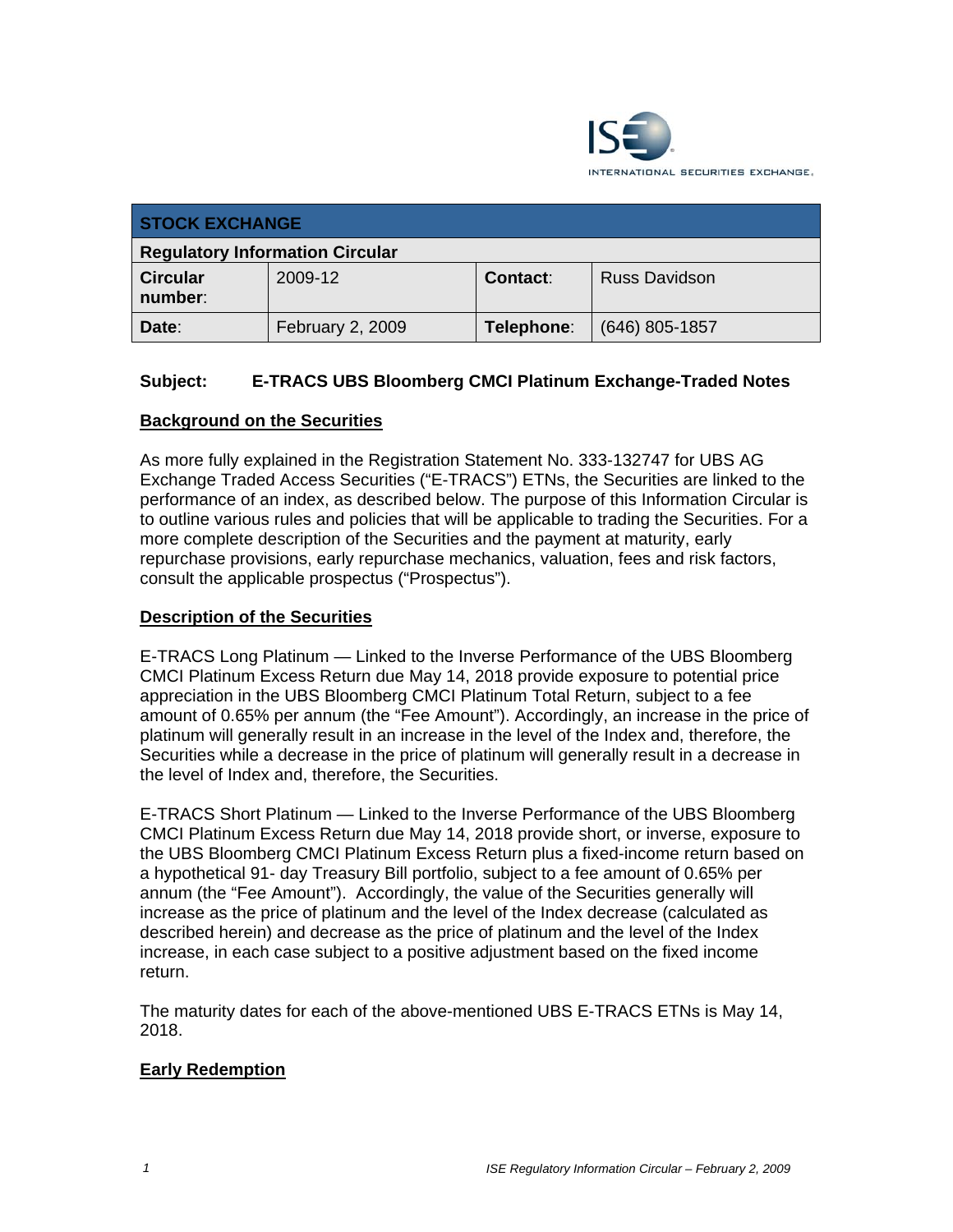Investors may elect to require UBS to redeem their Securities, in whole or in part, prior to the Maturity Date (as defined in the Prospectus) beginning on a date specified in the Prospectus, subject to a minimum redemption amount of at least 100,000 Securities (\$2,500,000) aggregate principal amount). A redeeming investor will receive a cash payment equal to the Redemption Amount, as defined in the Prospectus, which will be determined on the applicable valuation date. For a complete description of the redemption process, see the Prospectus.

## **Indicative Value**

An intraday "Indicative Value" meant to approximate the intrinsic economic value of the Securities will be published for the ETNs, as noted below:

| <b>Exchange-Traded Notes</b>      | <b>Indicative Value</b> |
|-----------------------------------|-------------------------|
| <b>E-TRACS Long Platinum ETN</b>  | <b>PTM IV</b>           |
| <b>E-TRACS Short Platinum ETN</b> | PTD IV                  |

The actual trading price of the ETNs may vary significantly from their Indicative Value.

#### **Exchange Rules Applicable to Trading in the Shares**

The Shares are considered equity securities, thus rendering trading in the Shares subject to the Exchange's existing rules governing the trading of equity securities.

## **Trading Hours**

Trading in the shares on ISE is on a UTP basis and is subject to ISE equity trading rules. The shares will trade from 8:00 a.m. until 8:00 p.m. Eastern Time. Equity EAMs trading the shares during the Extended Market Sessions are exposed to the risk of the lack of the calculation or dissemination of underlying index value or intraday indicative value ("IIV"). For certain derivative securities products, an updated underlying index value or IIV may not be calculated or publicly disseminated in the Extended Market hours. Since the underlying index value and IIV are not calculated or widely disseminated during Extended Market hours, an investor who is unable to calculate implied values for certain derivative securities products during Extended Market hours may be at a disadvantage to market professionals.

## **Trading Halts**

ISE will halt trading in the Shares of a Trust in accordance with ISE Rule 2101(a)(2)(iii). The grounds for a halt under this Rule include a halt by the primary market because it stops trading the Shares and/or a halt because dissemination of the IIV or applicable currency spot price has ceased, or a halt for other regulatory reasons. In addition, ISE will stop trading the Shares of a Trust if the primary market de-lists the Shares.

#### **Delivery of a Prospectus**

Pursuant to federal securities laws, investors purchasing Shares must receive a prospectus prior to or concurrently with the confirmation of a transaction. Investors purchasing Shares directly from the Fund (by delivery of the Deposit Amount) must also receive a prospectus.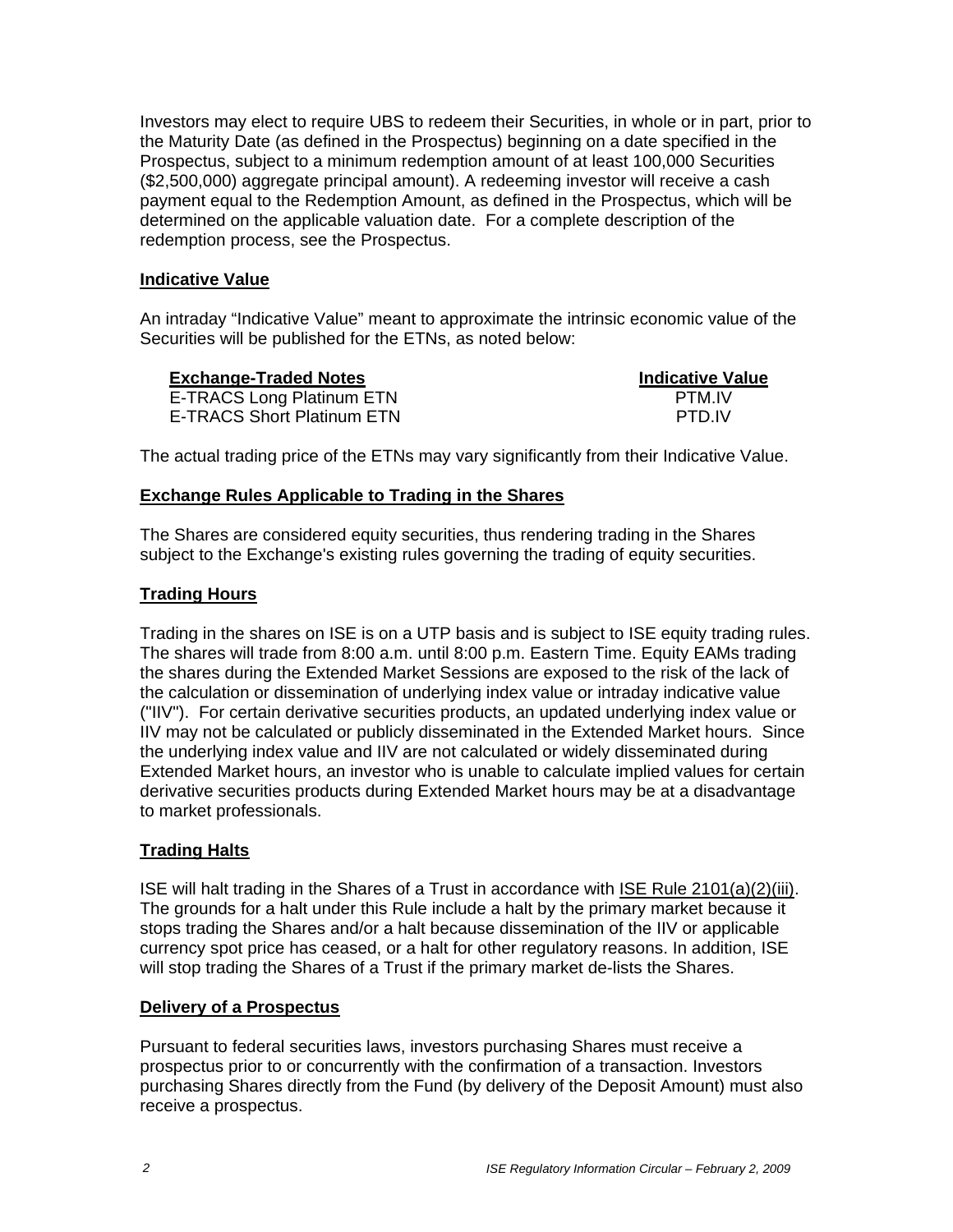Prospectuses may be obtained through the Distributor or on the Fund's website. The Prospectus does not contain all of the information set forth in the registration statement (including the exhibits to the registration statement), parts of which have been omitted in accordance with the rules and regulations of the SEC. For further information about the Fund, please refer to the Trust's registration statement.

#### **No-Action Relief Under Federal Securities Regulations**

The Securities and Exchange Commission has issued no-action relief from certain provisions of and rules under the Securities Exchange Act of 1934 (the "Exchange Act"), regarding trading in Barclays iPath Exchange Traded Notes (SEC Letter dated July 27, 2006) and Deutsche Bank AG Exchange-Traded Notes (SEC Letter dated October 17, 2007) for securities with structures similar to that of the securities described herein (the "Letters"). As what follows is only a summary of the relief outlined in the Letters, the Exchange also advises interested members to consult the Letters, for more complete information regarding the matters covered therein.

## **Regulation M Exemptions**

Generally, Rules 101 and 102 of Regulation M is an anti-manipulation regulation that, subject to certain exemptions, prohibits a "distribution participant" and the issuer or selling security holder, in connection with a distribution of securities, from bidding for, purchasing, or attempting to induce any person to bid for or purchase, any security which is the subject of a distribution until after the applicable restricted period, except as specifically permitted in Regulation M. The provisions of the Rules apply to underwriters, prospective underwriters, brokers, dealers, and other persons who have agreed to participate or are participating in a distribution of securities, and affiliated purchasers of such persons.

The Letters state that the SEC Division of Trading and Markets will not recommend enforcement action under Rule 101 of Regulation M against persons who may be deemed to be participating in a distribution of the notes to bid for or purchase the notes during their participation in such distribution.

Rule 102 of Regulation M prohibits issuers, selling security holders, or any affiliated purchaser of such person from bidding for, purchasing, or attempting to induce any person to bid for or purchase a covered security during the applicable restricted period in connection with a distribution of securities effected by or on behalf of an issuer or selling security holder. Rule 100 of Regulation M defines "distribution" to mean any offering of securities that is distinguished from ordinary trading transactions by the magnitude of the offering and the presence of special selling efforts and selling methods.

The Letters state that the SEC Division of Trading and Markets will not recommend enforcement action under Rule 102 of Regulation M against Barclays and its affiliated purchasers who bid for or purchase or redeem notes during the continuous offering of the notes.

## **Section 11(d)(1) of the Exchange Act; Exchange Act Rule 11d1-2**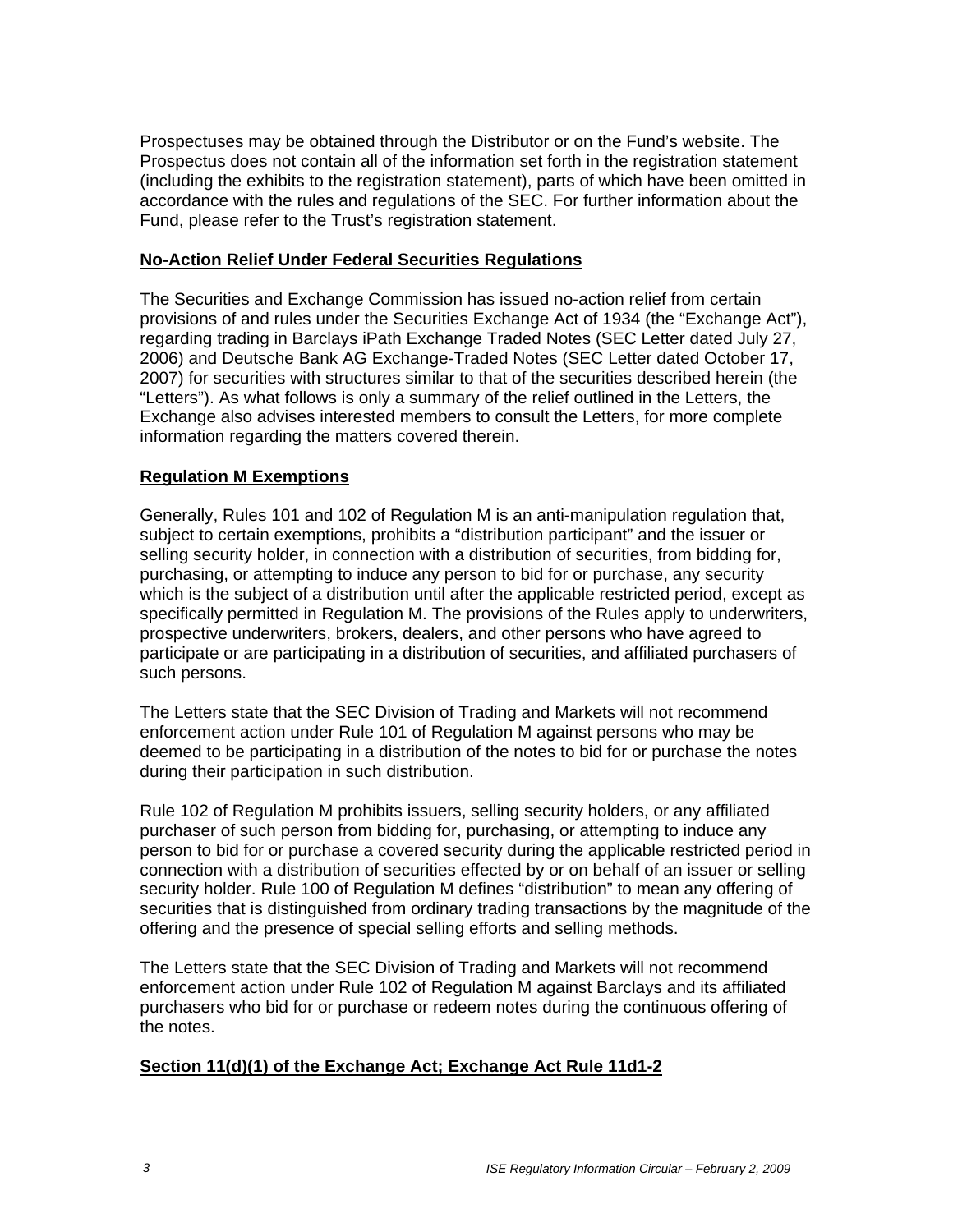Section 11(d)(1) of the Exchange Act generally prohibits a person who is both a broker and a dealer from effecting any transaction in which the broker-dealer extends credit to a customer on any security which was part of a new issue in the distribution of which he or she participated as a member of a selling syndicate or group within thirty days prior to such transaction.

The Letters state that the SEC Division of Trading and Markets will not recommend enforcement action under Section 11(d)(1) of the Exchange Act against broker-dealers who treat the notes, for purposes of Rule 11d1-2, as "securities issued by a registered . . . open-end investment company as defined in the Investment Company Act" and thereby, extend credit or maintain or arrange for the extension or maintenance of credit on the notes that have been owned by the persons to whom credit is provided for more than 30 days, in reliance on the exemption contained in the rule.

**This Regulatory Information Circular is not a statutory Prospectus. Equity EAMs should consult the Trust's Registration Statement, SAI, Prospectus and the Fund's website for relevant information.**